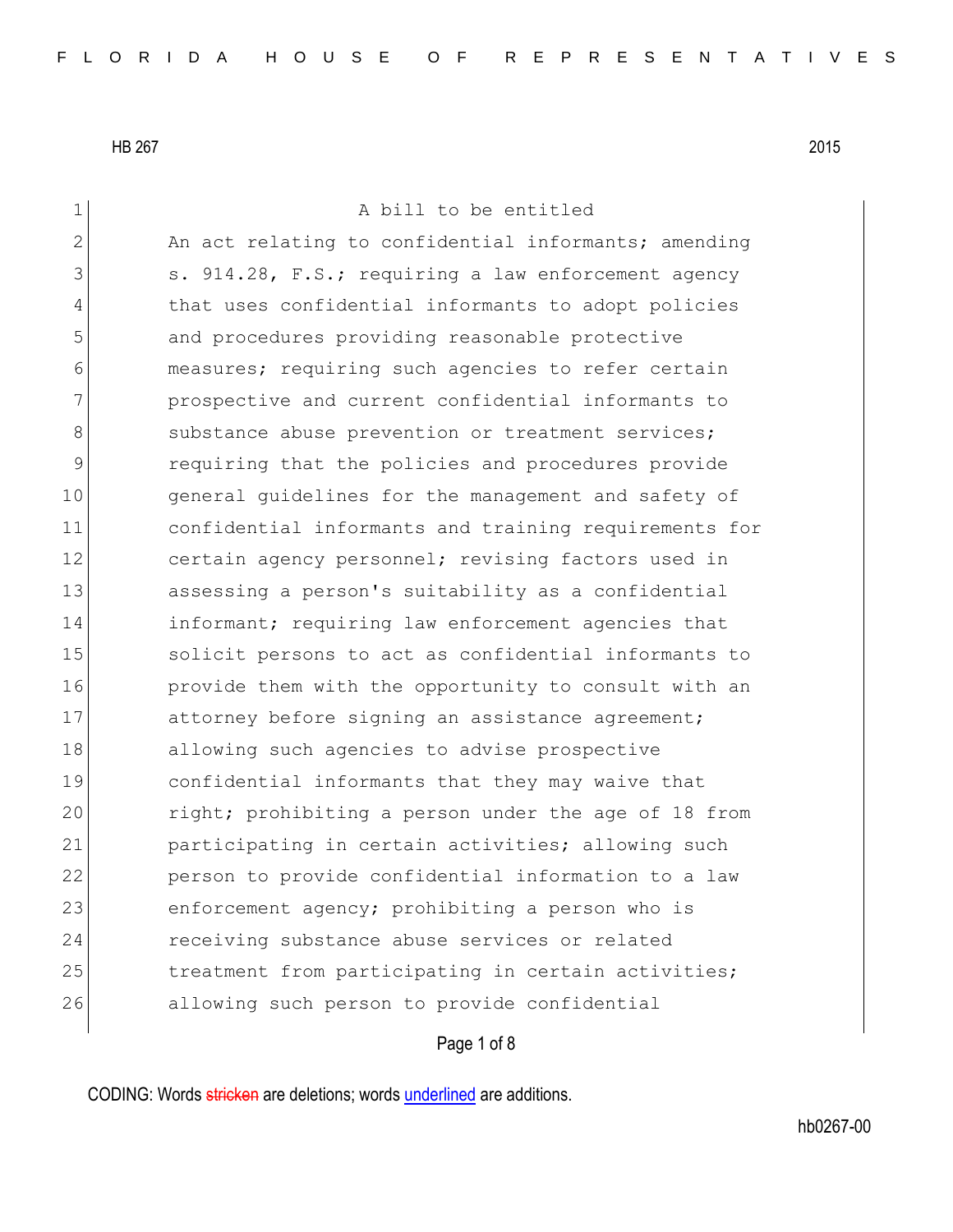| 27 | information to a law enforcement agency; prohibiting              |
|----|-------------------------------------------------------------------|
| 28 | Florida College System and university police from                 |
| 29 | recruiting or using enrolled students for certain                 |
| 30 | activities; allowing a student to provide confidential            |
| 31 | information to Florida College System or university               |
| 32 | police or another law enforcement agency; requiring a             |
| 33 | law enforcement agency to annually collect and submit             |
| 34 | confidential informant data to the Department of Law              |
| 35 | Enforcement; prohibiting such data from disclosing the            |
| 36 | identity of a confidential informant; specifying                  |
| 37 | information required to be submitted to the                       |
| 38 | department; requiring the department make such data               |
| 39 | publicly available by a specified date; providing                 |
| 40 | criminal penalties; providing an effective date.                  |
| 41 |                                                                   |
| 42 | Be It Enacted by the Legislature of the State of Florida:         |
| 43 |                                                                   |
| 44 | Section 1. Paragraphs (f) and (g) are added to subsection         |
| 45 | (3) of section $914.28$ , Florida Statutes, subsections (4), (5), |
| 46 | and (7) of that section are amended, present subsection (8) of    |
| 47 | that section is redesignated as subsection (13), and a new        |
| 48 | subsection (8) and subsections (9) through (12) are added to      |
| 49 | that section, to read:                                            |
| 50 | 914.28 Confidential informants.-                                  |
| 51 | (3) A law enforcement agency that uses confidential               |
| 52 | informants shall:                                                 |
|    |                                                                   |

# Page 2 of 8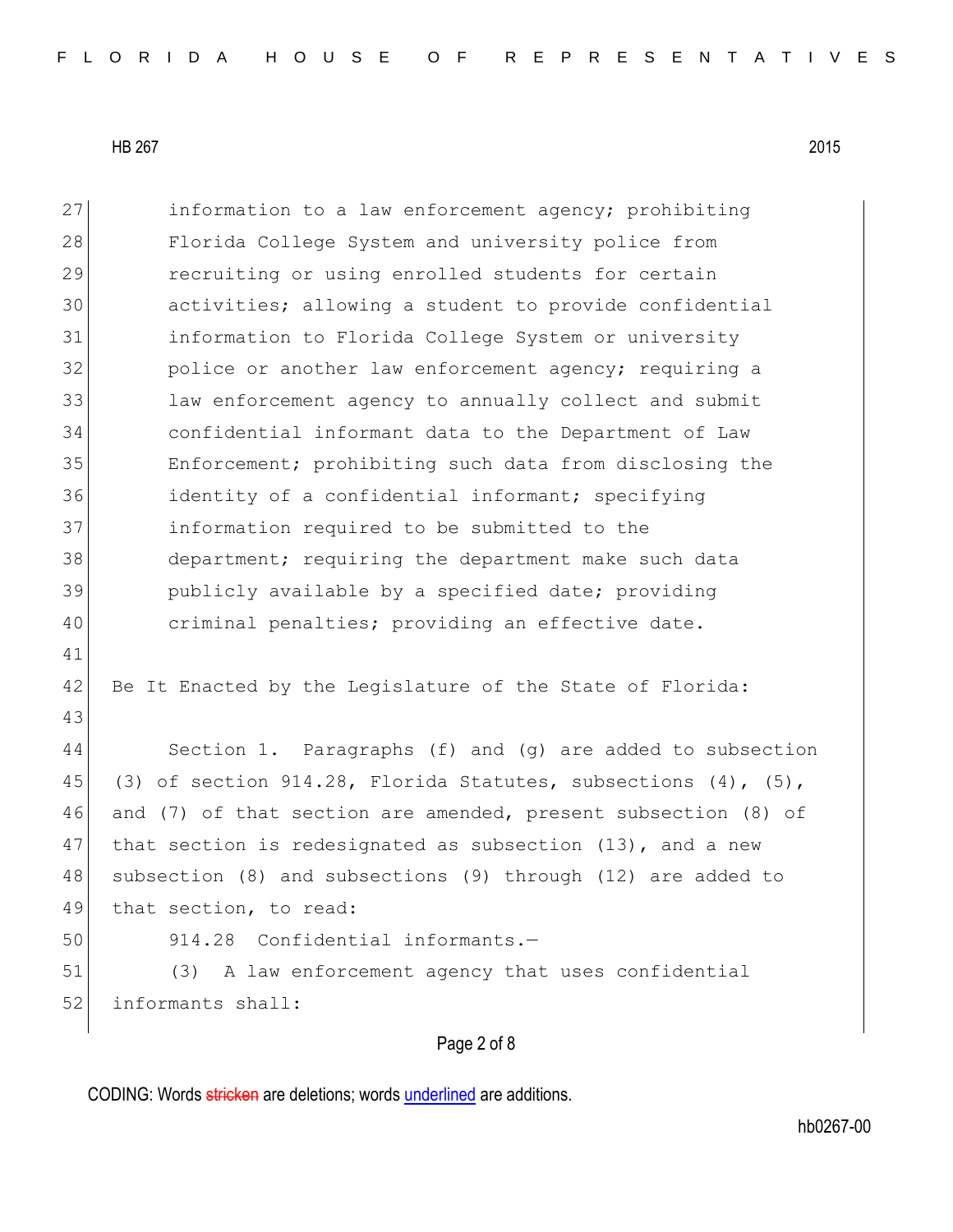| 53 | (f) Adopt policies and procedures that provide reasonable        |
|----|------------------------------------------------------------------|
| 54 | protective measures for confidential informants when a law       |
| 55 | enforcement agency knows or should have known of a risk or       |
| 56 | threat of harm to a person serving as a confidential informant   |
| 57 | and the risk or threat of harm is a result of his or her service |
| 58 | to the law enforcement agency.                                   |
| 59 | (g) Refer prospective and current confidential informants        |
| 60 | who are known to be substance abusers or to be at risk for       |
| 61 | substance abuse to prevention or treatment services.             |
| 62 | A law enforcement agency that uses confidential<br>(4)           |
| 63 | informants shall establish policies and procedures addressing    |
| 64 | the recruitment, control, and use of confidential informants.    |
| 65 | The policies and procedures must state the:                      |
| 66 | Information that the law enforcement agency shall<br>(a)         |
| 67 | maintain concerning each confidential informant;                 |
| 68 | (b) General guidelines for the management and safety of          |
| 69 | handling confidential informants;                                |
| 70 | (c) Process to advise a confidential informant of                |
| 71 | conditions, restrictions, and procedures associated with         |
| 72 | participating in the agency's investigative or intelligence      |
| 73 | gathering activities;                                            |
| 74 | Designated supervisory or command-level review and<br>(d)        |
| 75 | oversight in the use of a confidential informant;                |
| 76 | Limits or restrictions on off-duty association or<br>(e)         |
| 77 | social relationships by agency personnel involved in             |
| 78 | investigative or intelligence gathering with confidential        |
|    | Page 3 of 8                                                      |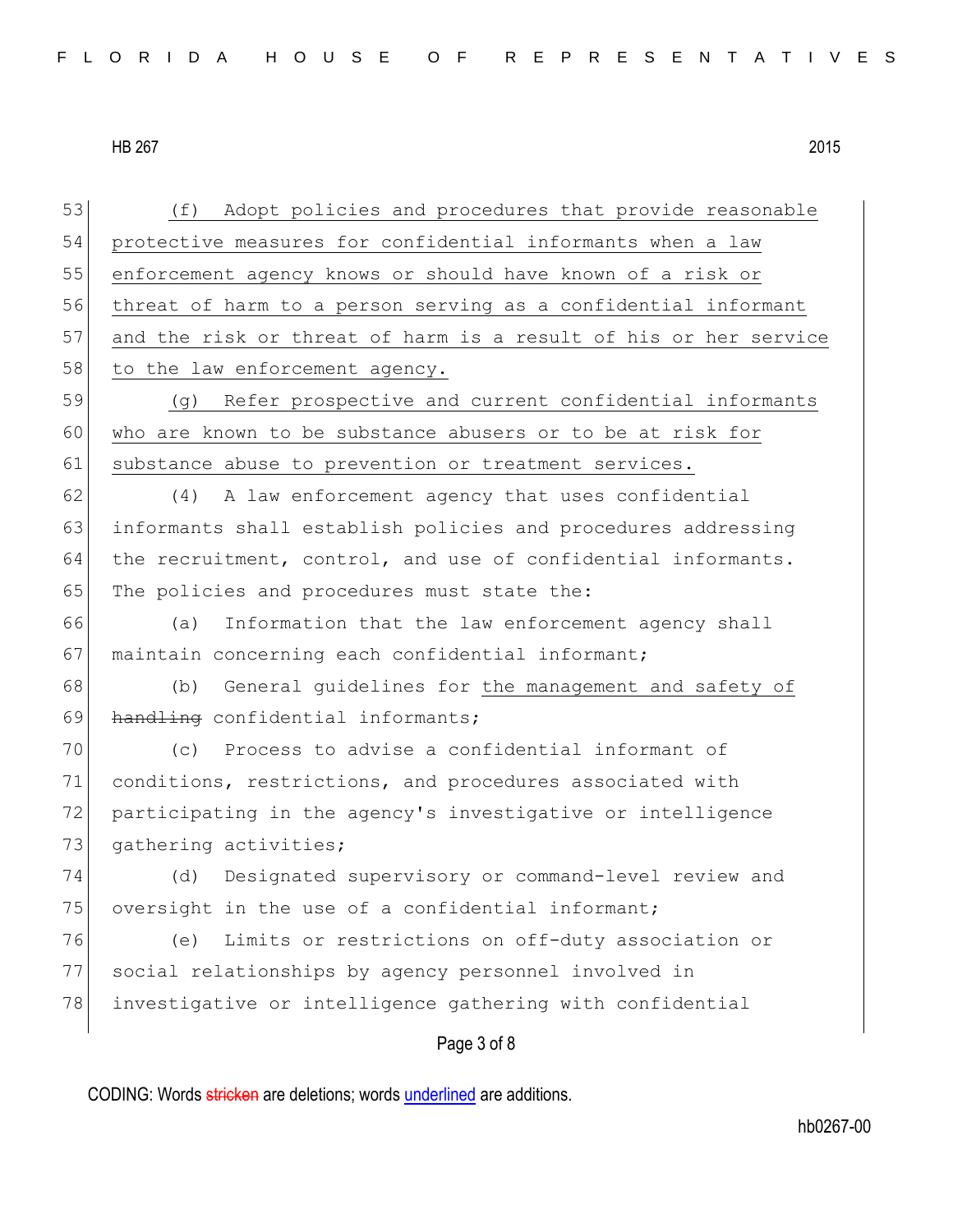79 informants;

80 (f) Guidelines to deactivate confidential informants, 81 including quidelines for deactivating communications with 82 confidential informants; and

83 (g) Training requirements that agency personnel must 84 complete in order to recruit and manage confidential informants 85 which are consistent with national law enforcement standards 86 Level of supervisory approval required before a juvenile is used 87 as a confidential informant.

88 (5) A law enforcement agency that uses confidential 89 informants shall establish policies and procedures to assess the 90 suitability of using a person as a confidential informant which, 91 at a minimum, consider all of by considering the minimum 92 following factors:

93 (a) The person's age,  $\frac{1}{2}$  maturity, and experience to 94 serve as a confidential informant. $\div$ 

95 (b) The risk the person poses to adversely affect a 96 present or potential investigation or prosecution.

97 (c) The effect upon agency efforts that the disclosure of 98 | the person's cooperation may have on the agency's investigative 99 or intelligence gathering activities.  $\pm n$  the community may have;

100 (d) Whether the person is a substance abuser or has a 101 history of substance abuse.  $\sigma$  is in a court-supervised drug 102 treatment program;

103 (e) The risk of physical harm to the person, his or her 104 immediate family, or close associates as a result of providing

#### Page 4 of 8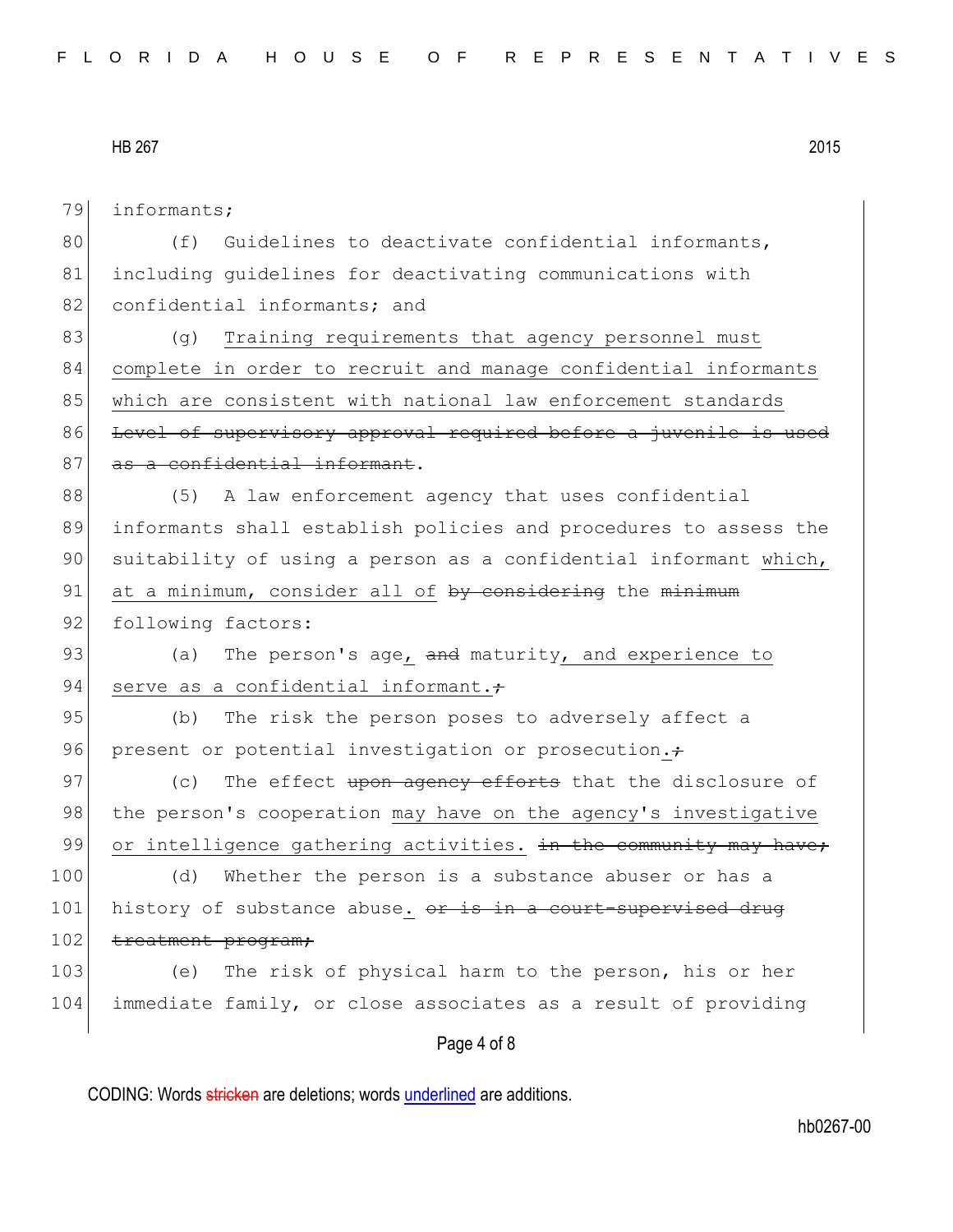105 information or assistance, or upon the disclosure of the 106 person's assistance. to the community; 107 (f) Whether the person has shown any indication of 108 emotional instability or, unreliability, or of furnishing false 109 information. $\div$ 110 (g) The person's criminal history or prior criminal 111  $record.+$  and 112 (h) Whether the use of the person is necessary important 113  $\overline{t}$  to  $\overline{t}$  to the success of an investigation. 114 (7) A state or local law enforcement agency that uses 115 confidential informants shall perform a periodic review of 116 actual agency confidential informant practices to ensure 117 conformity with the agency's policies and procedures and this 118 section. 119 (8) A law enforcement agency that solicits a person to act 120 as a confidential informant shall give that person the 121 opportunity to consult with legal counsel before entering into 122 an assistance agreement and serving as a confidential informant. 123 However, the agency may advise the prospective confidential 124 informant that he or she may waive the right to consult with 125 legal counsel before entering into the assistance agreement, and 126 he or she may serve as a confidential informant without 127 consulting with legal counsel if such waiver is documented. 128 (9) (a) A person who is younger than 18 years of age may 129 not participate in a controlled buy or sale of contraband or 130 related activities, but may provide confidential information to

Page 5 of 8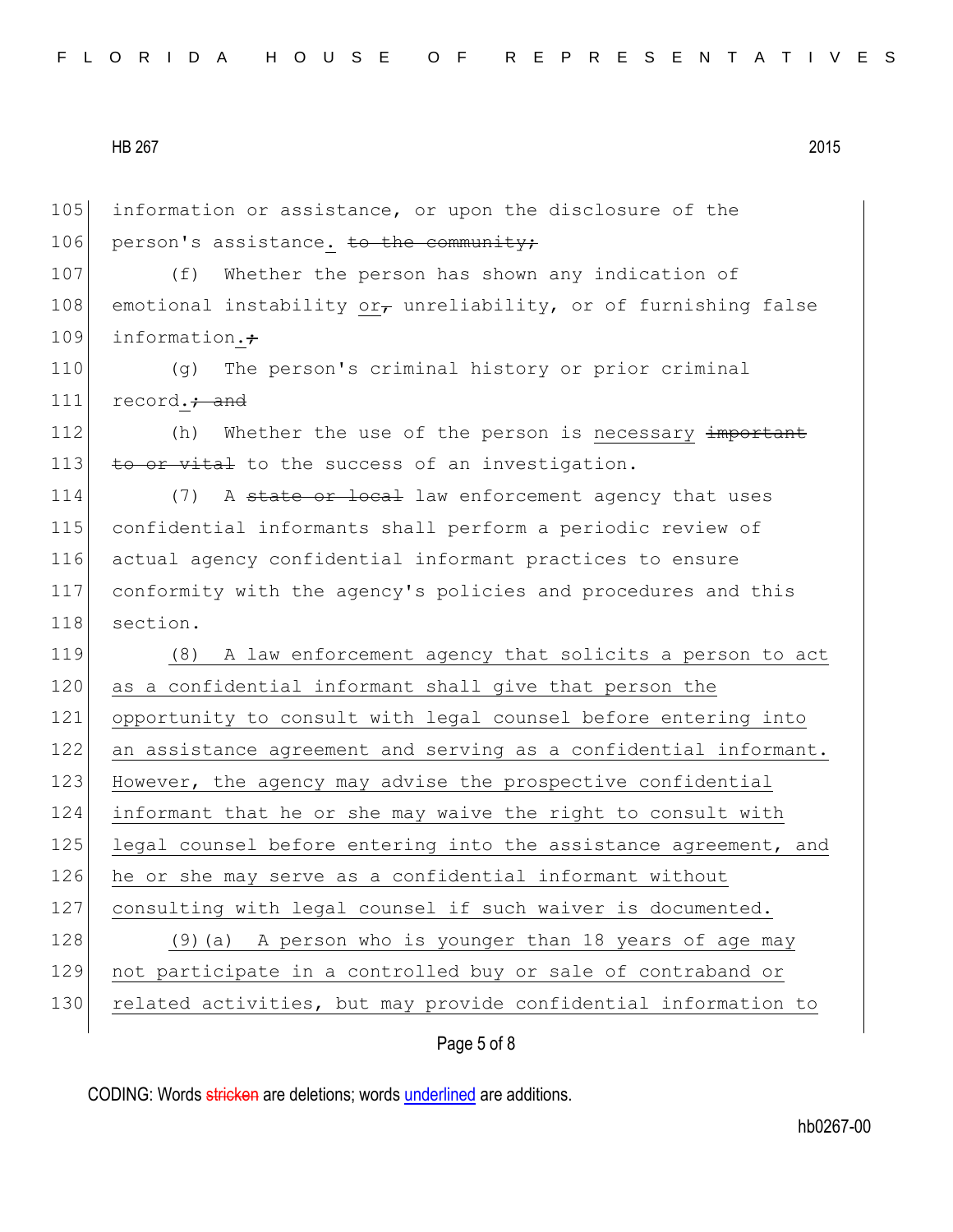| 131 | a law enforcement agency.                                        |
|-----|------------------------------------------------------------------|
| 132 | (b) A person who is receiving inpatient or outpatient            |
| 133 | substance abuse treatment from a licensed service provider, is   |
| 134 | in a treatment-based drug court program, or is otherwise         |
| 135 | receiving treatment or related services pursuant to chapter 397  |
| 136 | may not participate in a controlled buy or sale of contraband or |
| 137 | related activities, but may provide confidential information to  |
| 138 | a law enforcement agency while receiving substance abuse         |
| 139 | treatment.                                                       |
| 140 | (10) Florida College System and university police who are        |
| 141 | regulated under s. 1012.88 or s. 1012.97, respectively, may not  |
| 142 | recruit, assist in the recruitment of, refer to another law      |
| 143 | enforcement agency, or otherwise use an enrolled student to      |
| 144 | participate in a controlled buy or sale of contraband or related |
| 145 | activities, but an enrolled student may provide confidential     |
| 146 | information to such police or another law enforcement agency.    |
| 147 | (11) A law enforcement agency that uses confidential             |
| 148 | informants shall collect and report data that includes the       |
| 149 | information required by paragraphs (a) through (j). The          |
| 150 | Department of Law Enforcement shall develop and disseminate a    |
| 151 | standardized form that must be completed by every law            |
| 152 | enforcement agency that uses confidential informants. A law      |
| 153 | enforcement agency that uses confidential informants shall       |
| 154 | collect such data for the preceding calendar year and report it  |
| 155 | by March 1 of each year to the department. Upon receipt of the   |
| 156 | completed forms, the department shall compile the data and, by   |
|     |                                                                  |

Page 6 of 8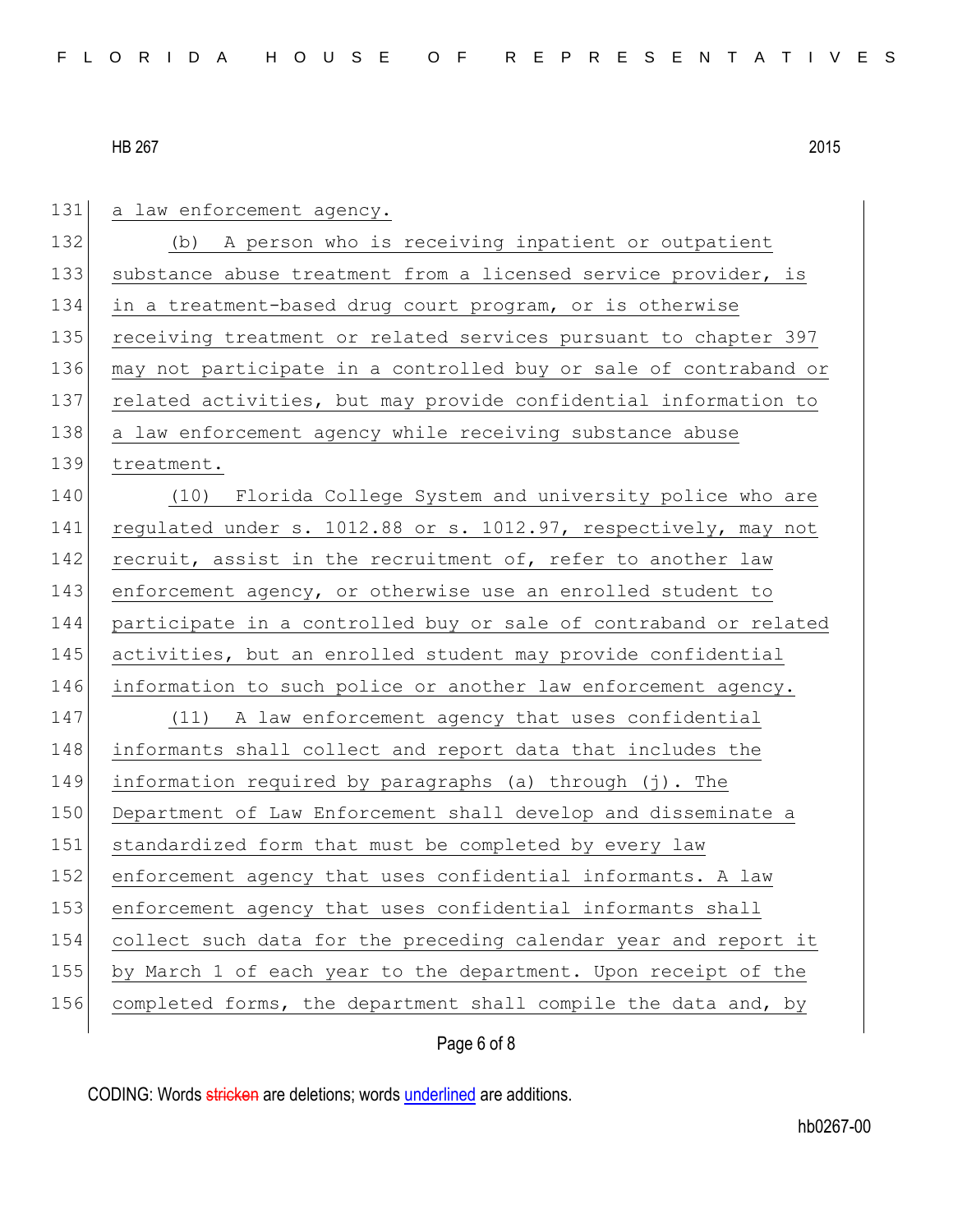| 157 | each June 1, issue a publicly available report. The data and     |
|-----|------------------------------------------------------------------|
| 158 | report may not disclose the identity of a confidential informant |
| 159 | but must include all of the following information:               |
| 160 | The number of active confidential informants.<br>(a)             |
| 161 | Categories of active confidential informants compiled<br>(b)     |
| 162 | by race, ethnicity, gender, age, and zip code.                   |
| 163 | The number of confidential informants used to conduct<br>(C)     |
| 164 | controlled buys or sales of contraband, or related activities    |
| 165 | conducted on behalf of the agency.                               |
| 166 | The number of deaths of confidential informants which<br>(d)     |
| 167 | occurred during controlled buys or sales of contraband, or       |
| 168 | related activities conducted on behalf of the agency.            |
| 169 | The number of injuries to confidential informants that<br>(e)    |
| 170 | occurred during controlled buys or sales of contraband, or       |
| 171 | related activities conducted on behalf of the agency.            |
| 172 | The number of deaths of confidential informants whose<br>(f)     |
| 173 | cause of death may be related to their service as a confidential |
| 174 | informant.                                                       |
| 175 | The number of injuries to confidential informants<br>(q)         |
| 176 | whose cause of injury may be related to their service as a       |
| 177 | confidential informant.                                          |
| 178 | The total amount of cash payments provided to a<br>(h)           |
| 179 | confidential informant by the agency.                            |
| 180 | The total number of dropped or reduced charges<br>(i)            |
| 181 | provided to a prospective or current confidential informant by   |
| 182 | the agency.                                                      |
|     |                                                                  |

# Page 7 of 8